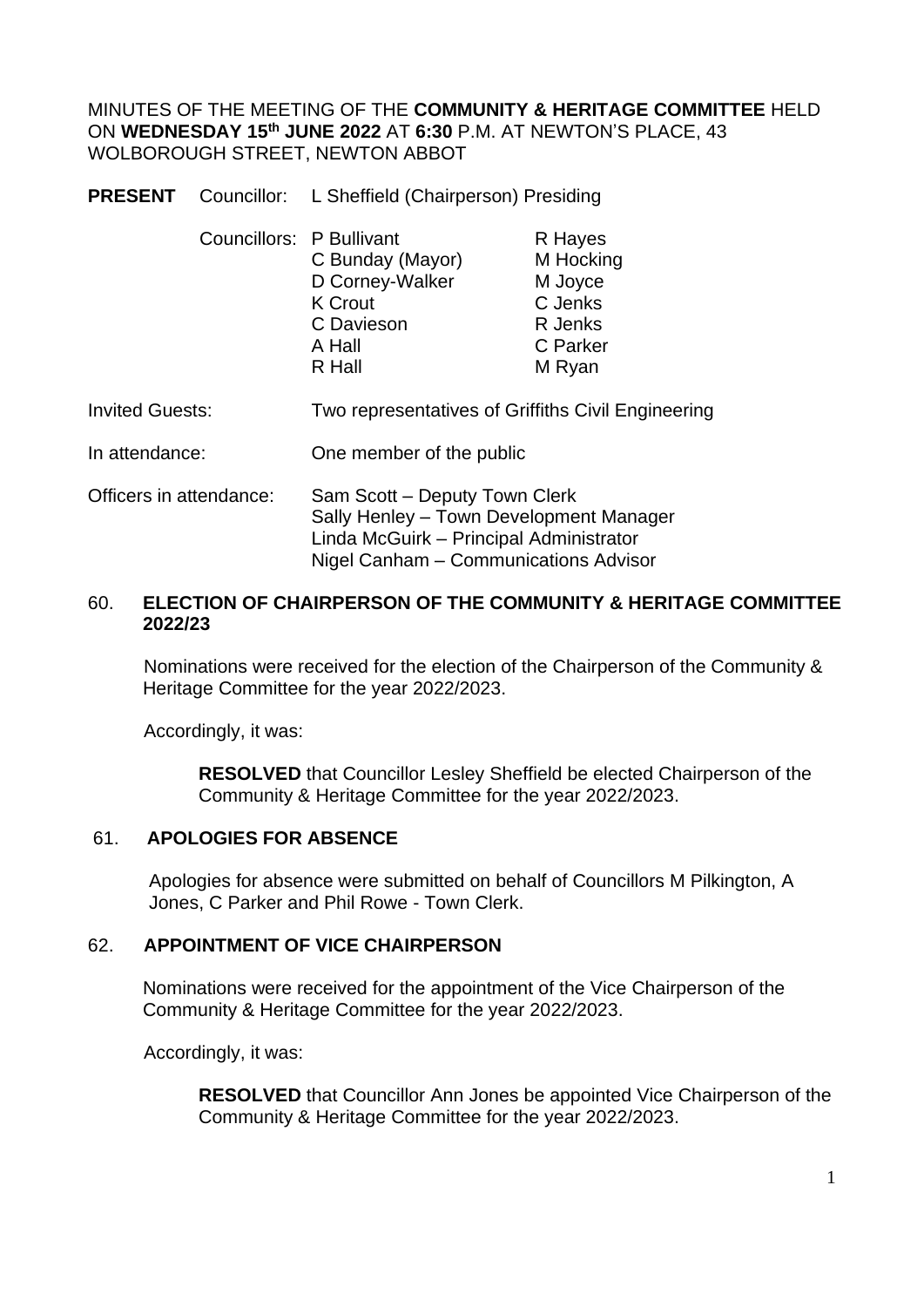#### 63. **INTERESTS**

Councillors Mike Hocking and Carol Bunday declared a pecuniary interest in agenda item 8 - A382/383 LINK ROAD PHASE 1 PROJECT.

#### 64. **MINUTES**

The minutes of the meeting of the Community and Heritage Committee held on 30th March 2022 were received and signed as a correct record.

#### 65. **COMMITTEE TERMS OF REFERENCE**

The Committee gave due consideration to the Terms of Reference for the Community & Heritage Committee, circulated prior to the meeting.

Accordingly, it was:

**RESOLVED** that the Terms of Reference for the Community & Heritage Committee be hereby, approved and adopted.

### 66. **PUBLIC PARTICIPATION**

None.

### 67. **A382/383 LINK ROAD PHASE 1 PROJECT**

Representatives of Griffiths Civil Engineering updated members on the A382/383 Link road, phase 1 project. It was noted the project is due for completion mid-July and has been constructed to relieve traffic entering Newton Abbot once the proposed housing development at Houghton Barton has been constructed.

The representative advised that Griffiths Civil Engineering recognises the importance of protecting the environment and preserving the original landscape. All hedge rows and soil have been relocated in the vicinity of the site. The contractor has a community webpage which provides an overview of the project, including traffic updates. There is also a Community Benefit Fund which is used to support projects within the local community. Examples of local groups who have benefited from assistance included Stover School, Hill Park Community, Kingskerswell Navigators, Newton Abbot Street Pastors, Ilford Park Polish Home, Young Devon and Rowcroft Hospice. In addition, educational engagement has taken place with local educational establishments to raise awareness of apprentice career paths within Griffiths Civil Engineering. It was noted that Phase 2 and 3 of the Link road will be undertaken by new contractors.

Councillor Lesley Sheffield thanked the representatives for attending and providing a useful update on the project. It had been interesting to learn of the great diverse community engagement that has taken place. Members were invited to ask questions. Discussion took place regarding the future of the road prior to the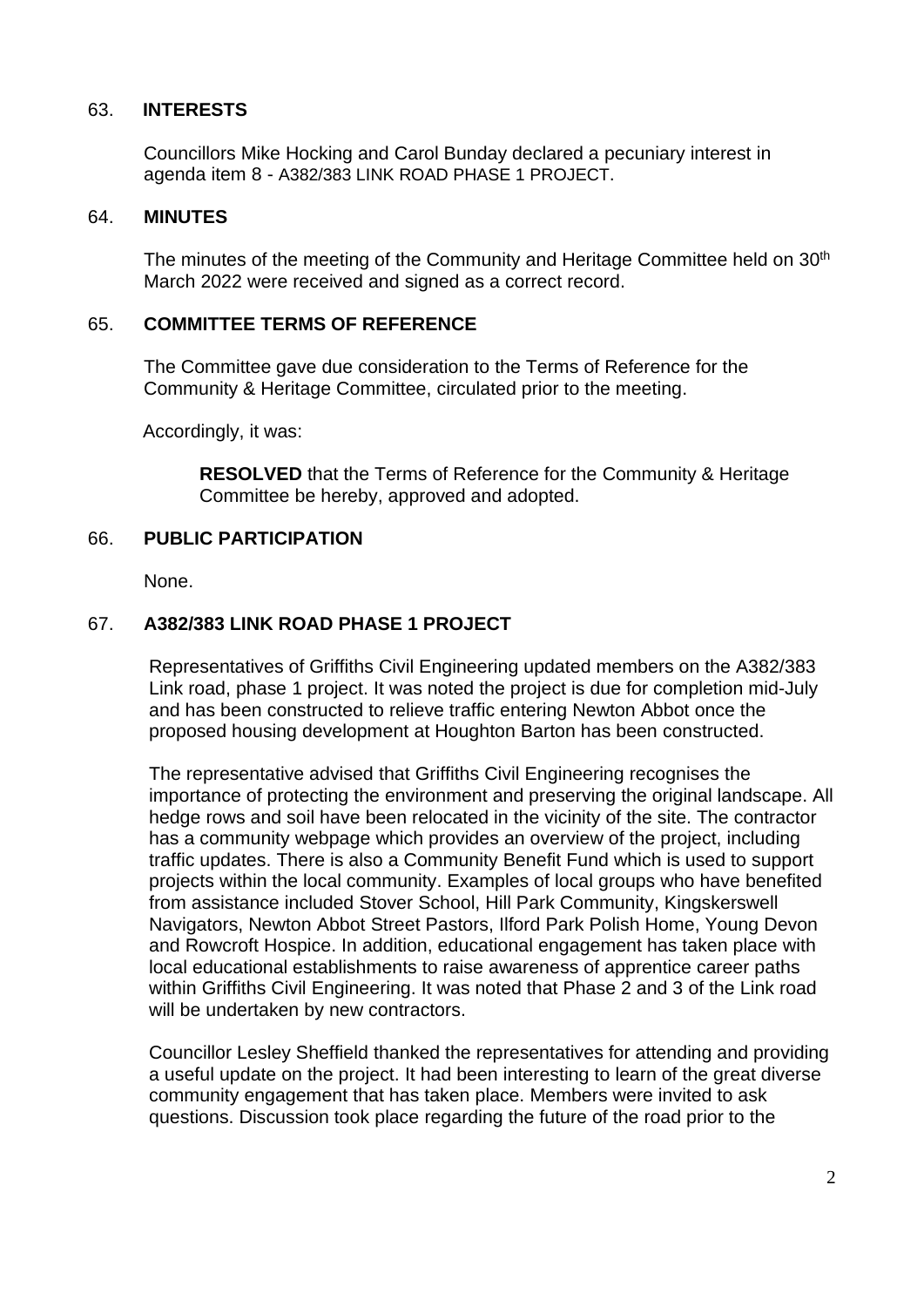residential development being undertaken. Members were advised the road will remain closed to vehicular access.

Further discussion took place to understand how the local community groups that had benefited from financial support were chosen. It was suggested that support was granted to Highweek Scouts and Highweek Village Hall. A further request was made for support for Newton Abbot Carnival.

*Councillors Mike Hocking and Carol Bunday having declared a pecuniary interest in the item.*

### 68. **QUEEN STREET PROPOSALS, PEDESTRIAN ENHANCEMENTS – PUBLIC CONSULTATION**

Councillor Lesley Sheffield reminded Members they had received detailed information from Devon County Council (DCC) and Teignbridge District Council (TDC) outlining the proposal including a public consultation questionnaire prior to the meeting. It was noted that several Councillors had submitted a response prior to the meeting.

The Town Development Manager advised that DCC had received over 700 responses so far, but it remained imperative that residents remained engaged and continued to respond.

Discussion took place regarding the overall vision for Newton Abbot as a town.

Accordingly, it was:

### **RESOLVED** that

- a) Members of Newton Abbot Town Council will respond individually to the Queen Street proposal, pedestrian enhancements - public consultation and encourage residents and visitors to participate: -
- b) The Town Council will formally engage Devon County Council and Teignbridge District Council in discussions on a vision for Newton Abbot.

### 69. **SUB-COMMITTEES/WORKING PARTIES/FORUMS**

EVENTS SUB-COMMITTEE  $-25$ <sup>th</sup> May 2022

Arising from the consideration of the report of the meeting it was

**RESOLVED** that the minutes of the Events Sub-Committee meeting held on 25<sup>th</sup> May 2022 be hereby noted.

## 70. **ACCOUNTS/INCOME AND EXPENDITURE**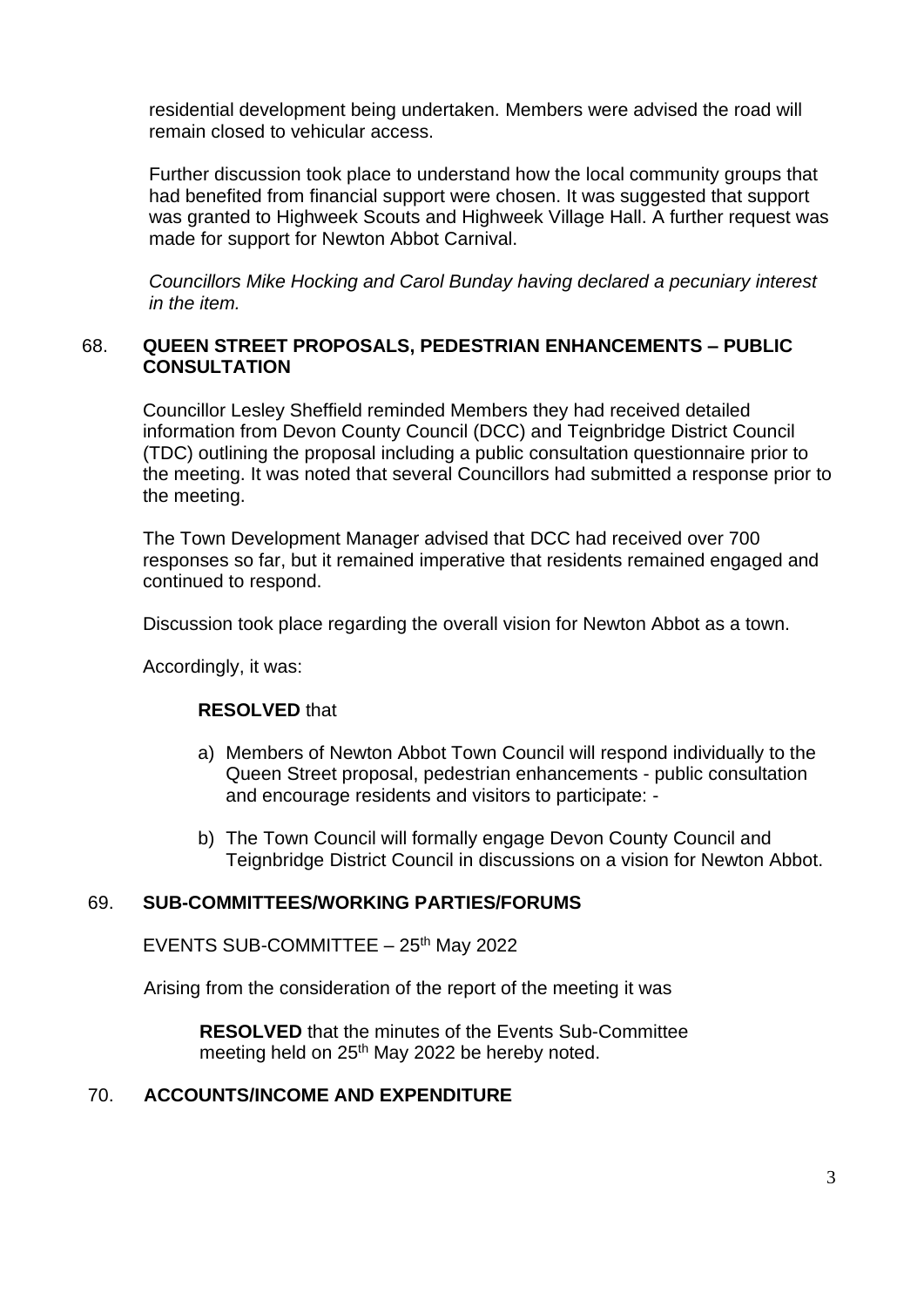a) The Committee received and noted the Income and Expenditure statement for the Community and Heritage Committee, for the period  $1<sup>st</sup>$  April –  $30<sup>th</sup>$  April 2022.

**RESOLVED** that the Income and Expenditure Statement for the period 1<sup>st</sup> April – 30<sup>th</sup> April 2022 for the Community and Heritage Committee be hereby approved.

b) The Committee received and noted an overview of income and expenditure for Newton In Bloom, for the period  $1<sup>st</sup>$  April – 30<sup>th</sup> April 2022.

**RESOLVED** that the Income and Expenditure Statement for the period 1<sup>st</sup> April – 30<sup>th</sup> April 2022 for Newton In Bloom be hereby approved.

c) The Committee received and noted an overview of income and expenditure for the Museum, for the period 1<sup>st</sup> April to 30<sup>th</sup> April 2022.

**RESOLVED** that the Income and Expenditure Statement for the period 1<sup>st</sup> April –  $30<sup>th</sup>$  April 2022 for the Museum be hereby approved.

### 71. **ANNUAL TOWN MEETING**

Councillor Mike Joyce reported on the success of the recent Annual Town meeting that took place on Saturday 9<sup>th</sup> April 2022, in Courtenay Street and expressed his thanks to all who attended and helped. Members considered and noted the results of the questionnaire carried out on the day, which had been circulated prior to the meeting.

#### 72. **ROAD SAFETY**

Councillor Mike Joyce informed Members that the Town Council had successfully applied for a grant of £10,000 from Project Zero to purchase Road Safety equipment. This enabled the Council to purchase 4 Vehicle Activated Signs (VAS). The Town Clerk and Cllr Joyce will investigate suitable locations to site the VAS. Identified sites will need to be approved by Devon County Council prior to installation. The VAS will record 24 hours a day, data captured will include vehicle speed, the date and time. After 28 days the data is downloaded and belongs to the Town Council - Members were assured that data complies with current GDPR regulations and will allow the Council to respond to residents' concerns regarding speeding in the town. The data will be shared with the Police and local media.

Members congratulated Councillor Mike Joyce on his commitment to improve road safety in Newton Abbot.

Councillor Joyce advised Members he has produced draft policies for the use of the VAS and the management of the data. It was suggested a Working Group is formed to consider the policies and take the project forward.

Accordingly, it was: